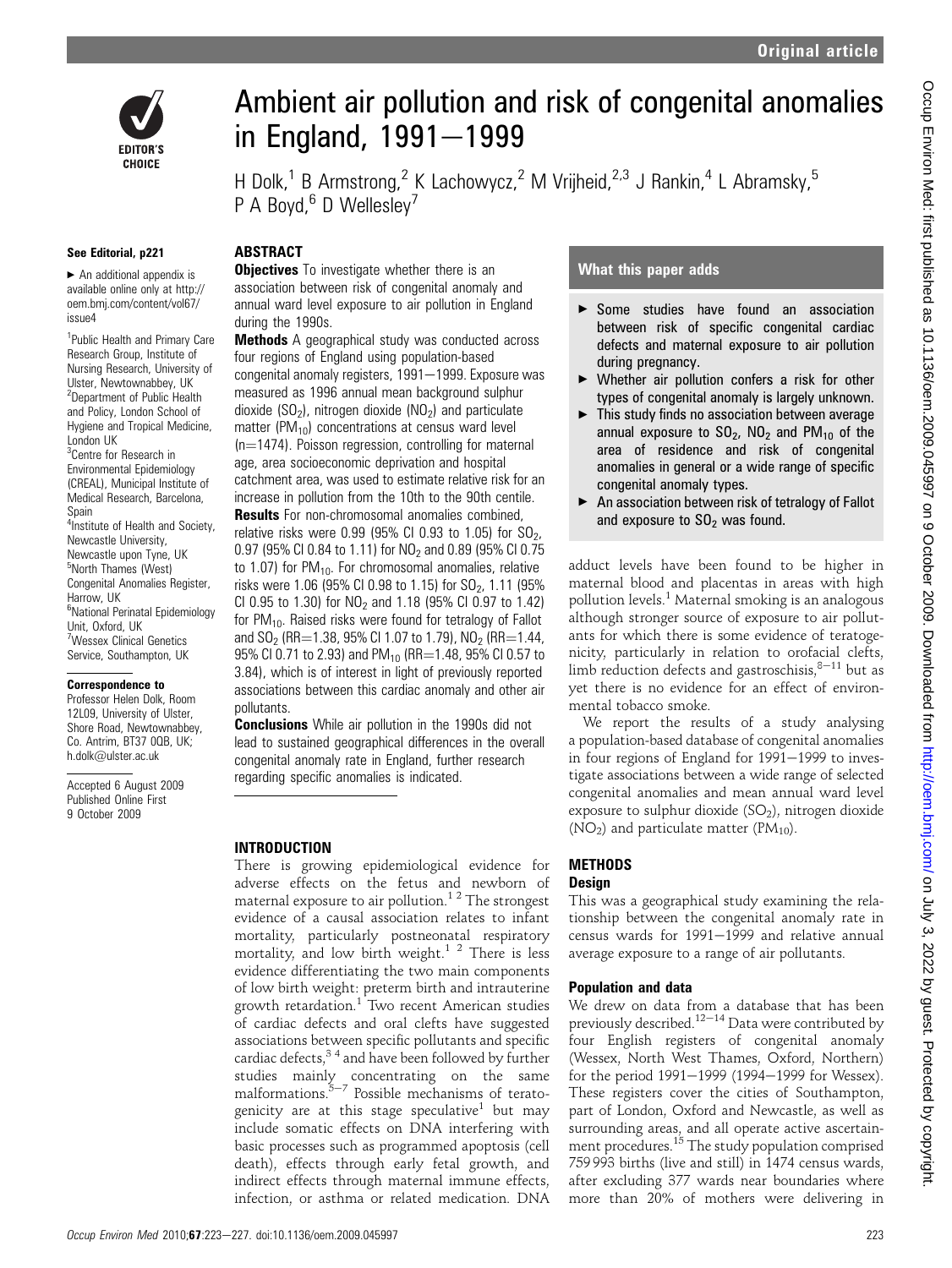hospitals outside the area (where full case ascertainment was less certain). In the study area, 94.6% of mothers delivered in hospitals within the register areas. Cases were geographically located (by postcode of residence at delivery) down to census enumeration district, small areas comprising about 1000 residents. In three of the regions, a small proportion of cases could not be geographically located (North Thames 0.8%, Wessex 6.3%, Oxford 1.7%). Births in each enumeration district, stratified by maternal age, were obtained from the Office for National Statistics and adjusted down pro-rata in enumeration districts in electoral wards in which less than 100% (ie, 80%-99%) of births were in hospitals covered by the registry, and by the proportion of unlocated cases in each region. Maternal age was classified into the categories  $<$  20, 20–34, 35+ for non-chromosomal and  $<$  30,  $30-34$ ,  $35+$  for chromosomal anomalies (large pre-specified categories were required due to confidentiality restrictions over release of denominator data, and thus the most relevant categories were obtained for each group). The Carstairs index of deprivation<sup>16</sup> was calculated for enumeration districts based on 1991 census data on social class of head of household, car ownership, unemployment and overcrowding, standardised to Great Britain. Study population enumeration districts were divided into quintiles according to their Carstairs score. Maternal age and socioeconomic deprivation were the only two relevant risk factors which could be obtained for both congenital anomaly cases (register data) and all births.

## Case definition and ascertainment

We included cases of selected congenital anomalies among live births, fetal deaths from 20 weeks gestation, and terminations of pregnancy following prenatal diagnosis of any gestational age.12 <sup>13</sup> Malformations were coded according to the International Classification of Diseases (ICD) version 9 or 10 (up to nine codes per baby/fetus). We included only anomaly types that are well defined and recorded by the agreement of participating registries. We excluded minor anomalies according to the standard European Surveillance of Congenital Anomalies (EUROCAT) exclusion list, $^{17}$  anomalies which are often variably recorded (eg, ventricular septal defects (VSD)) or only recorded by one register (hypospadias), and tumours and neoplasms, metabolic anomalies and deformations. Mendelian syndromes were excluded. The range of ICD-10 codes for inclusion was as follows: Q00-03, Q041, Q042,  $Q05$ ,  $Q110-112$ ,  $Q160$ ,  $Q172$ ,  $Q20$ ,  $Q211-219$ ,  $Q22-23$ , Q25-26, Q300-348, Q35-37, Q390-394, Q41, Q42, Q600-605, Q61, Q641-43, Q645, Q794, Q71-73, Q77, Q78, Q790-793, Q90-94 and Q96-99.

We classified cases into non-chromosomal and chromosomal anomalies. A priori decisions were made to analyse in addition the more frequent subgroups, based on EUROCAT coding subgroups for ICD-9 and ICD-10 (14): neural tube defects, hydrocephaly, cardiac defects, cleft lip with or without cleft palate, cleft palate, digestive system atresias, bilateral renal agenesis, cystic kidney disease, limb reduction, diaphragmatic hernia, omphalocele, gastroschisis, multiple anomalies and Down syndrome. In addition, the cardiac anomalies were split into the following subgroups, based on EUROCAT coding subgroups, $17$  due to the a priori interest in cardiac anomalies from previous studies: anomalies of cardiac chambers (Q20), transposition of great vessels (Q203), malformations of cardiac septa (excluding VSD) (Q21 excluding Q210), atrial septal defects (Q211, if verified after 1 month of age by echocardiography, postmortem, surgery or catherisation), atrioventricular septal defects (Q212), tetralogy of Fallot (Q213), malformations of valves ( $Q22-23$ ), hypoplastic left heart ( $Q234$ ), malformations of great arteries and veins  $(Q25-26$  excluding premature patent ductus arteriosus), coarctation of aorta (Q251) and patent ductus arteriosus ( $Q250$ , gestational age  $\geq 37$  weeks).

Cases could belong to more than one non-chromosomal subgroup if they had multiple congenital anomalies. In addition, the subgroup 'multiple anomalies' comprised non-chromosomal cases with more than one major anomaly not belonging to a sequence or diagnosed syndrome<sup>18</sup> as reviewed by two authors (PB, DW).

## Measurement of air pollution

Maps of estimated annual mean background  $SO_2$ ,  $NO_2$  and  $PM_{10}$ concentrations at a  $1 \text{ km} \times 1 \text{ km}$  grid resolution were obtained from the National Environmental Technology Centre for 1996, derived according to national methodology.19 <sup>20</sup> Maps of carbon monoxide, ozone and other pollutants of interest were not available, nor were maps available for other years except 2001. Broadly, the estimates were based on a model in which each kilometre grid square concentration comprised two parts: a regional background and a contribution from local emissions. The regional background concentrations were derived from data from monitors far from local sources, and the local contribution from low-level emissions in the grid square and the 24 surrounding grid squares. Emissions were obtained from the UK National Atmospheric Emissions Inventory, which includes roads as well as stationary sources. The model parameters were estimated using monitoring data. Correlations of modelled and a sample of annual mean measured concentrations at monitoring sites not included in the original model in 1996 were 0.83 and 0.73 for  $NO_2$  and  $SO_2$ , respectively.<sup>19</sup> There were insufficient validation data to estimate such a correlation for  $PM_{10}$  for 1996 estimates, but a value of  $r=0.79$  was given for 2001 estimates, which were obtained using a similar approach.<sup>20</sup>

These maps were plotted using a geographic information system (GIS). Census ward level pollution concentrations were derived as population-weighted averages of pollution concentrations of the smallest census output areas, output area centroids having been mapped to 1 km squares by spatial overlay. This improved ward averaging of pollution measures in urban areas, where a high proportion of kilometre grid squares crossed ward boundaries. A check was made for stability of geographical pattern by comparing 2001 data with 1996; this revealed high correlations for output areas for  $PM_{10}$  and  $NO<sub>2</sub>$  (both with correlations of 0.98), but lower correlation for  $SO_2$  (r=0.54) for which average levels had also been declining markedly.

Correlations were examined between pollutants.  $PM_{10}$  and NO2 were highly correlated (0.93) but neither was highly correlated with  $SO_2$  (0.54 and 0.60, respectively).

Levels of the three air pollutants in 1996 in the study area are shown in table 1.

# Statistical analysis

To simplify interpretation, cases with missing maternal age (1.3%) and enumeration districts with deprivation index classified as unknown (0.4%) were excluded from all analyses. Further, 0.7%

Table 1 Tenth, median and 90th centiles of each pollutant (ward annual average, 1996)

| <b>Pollutant</b>                            | D10   | p50   | p90   | $p10-p90$<br>range |
|---------------------------------------------|-------|-------|-------|--------------------|
| $SO_2$ ( $\mu$ g/m <sup>3</sup> )           | 3.87  | 7.86  | 14.99 | 11.12              |
| $N0_2$ ( $\mu$ g/m <sup>3</sup> )           | 21.48 | 35.11 | 47.78 | 26.30              |
| PM <sub>10</sub> ( $\mu$ g/m <sup>3</sup> ) | 18.84 | 21.97 | 26.40 | 7.56               |

p10, tenth centile; p50, 50th (median) centile; p90, 90th centile.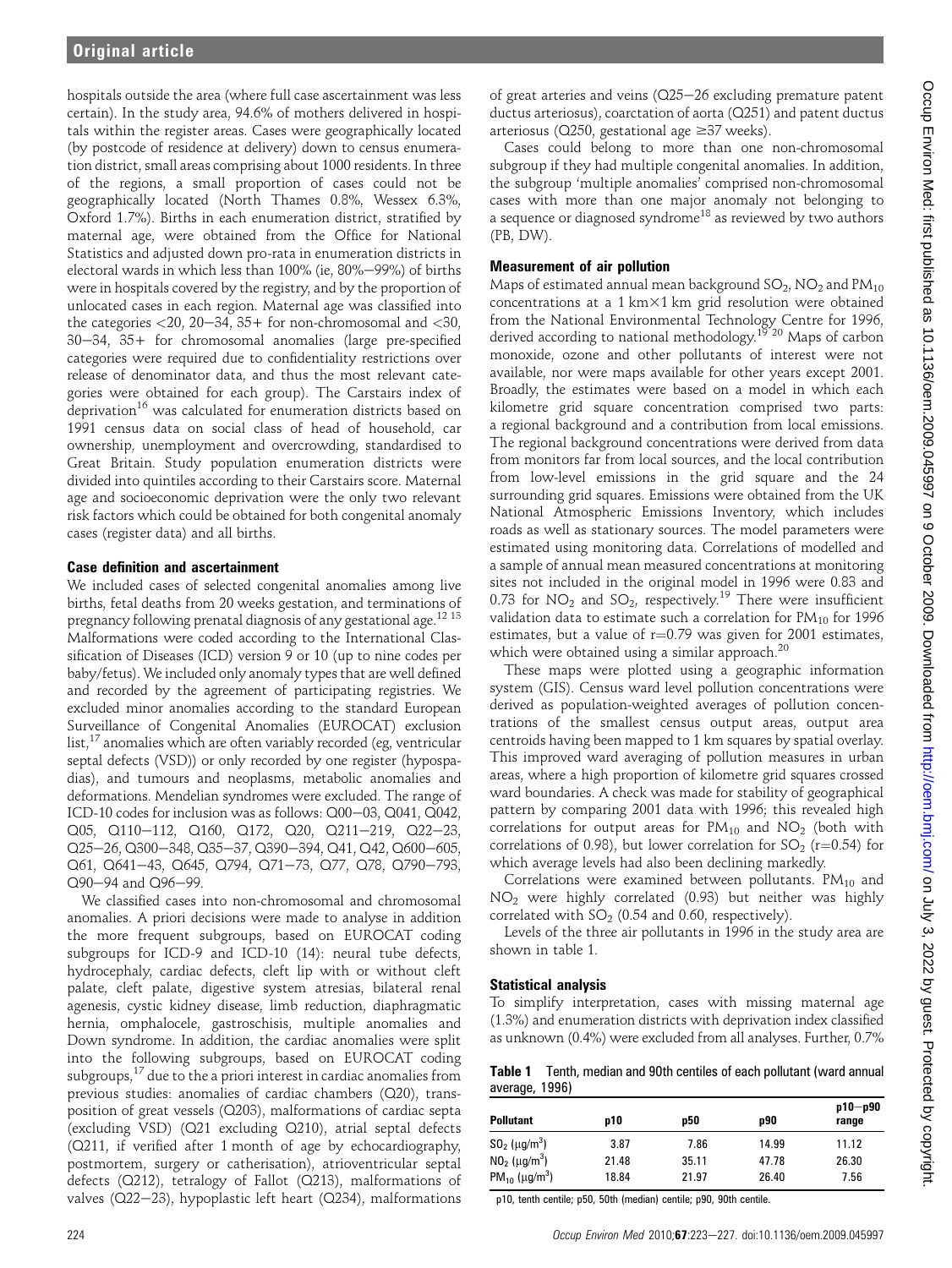of cases were dropped from analyses because no births were reported in the enumeration district in the same age group.

Because proportions of births resulting in anomaly were small, their sampling variation could be well approximated by a Poisson distribution, with the logarithm of number of births offset. We thus used a Poisson regression model of maternal agespecific enumeration district counts to adjust for maternal age, registry and area deprivation.

Earlier analysis<sup>13</sup> <sup>14</sup> has shown that hospital catchment was also a determinant of anomaly rate, reflecting hospital diagnostic and recording practice. We adjusted for hospital catchment with two methods: (1) by including a fixed hospital catchment effect (ie, stratifying by hospital catchment) and (2) by including a random hospital catchment effect.<sup>21</sup>

The fixed effects model (which also allowed for random effects at ward level) provides the most robust control for confounding but involves substantial precision loss for pollutants for which most variation was between catchment areas. The hospital random effects model sacrifices some degree of control for confounding in order to gain some precision. It also ensures that confidence intervals are not spuriously small. The results in the tables include hospital catchment as a random effect. Tables including results using the fixed effect model are included in the online appendix.

The association of each pollutant (singly) with anomaly rate was estimated by including in the Poisson regression model the estimated concentration of pollution as a continuous variable (ie, all data were used in the models, not just the extreme centiles). The regression coefficients were scaled and exponentiated to represent anomaly risk for exposure at the 90th centile of pollution relative to exposure at the 10th centile (ie, a relative risk comparing the 90th exposure centile to the 10th exposure centile). Only one pollutant was considered in each model, due to the high correlation between pollutants.

### RESULTS

For non-chromosomal anomalies overall, we found no evidence of an association with any of the pollution measures (table 2), and confidence intervals indicated that excess risks of an order of more than 10% were unlikely. For chromosomal anomalies (table 2) and Down syndrome specifically (table 3), there were non-significant excess risks in the order of  $6\% - 18\%$  for  $SO_2$ , NO<sub>2</sub> and PM<sub>10</sub>, with upper confidence limit bounds to 42% for PM<sub>10</sub>.

For the specific non-chromosomal subtypes (table 3), 42 associations were studied, with some raised risks found, generally with wide confidence intervals which included no excess risk. The association statistically least likely to be due to chance was a positive association between omphalocele and  $PM_{10}$  (unadjusted RR=1.53, fully adjusted RR=2.17, 95% CI 1.00 to 4.71). Omphalocele also showed a raised risk for  $NO<sub>2</sub>$  (fully adjusted RR=1.65, 95% CI 0.84 to 3.22). In general, for  $SO_2$ , results showed an excess risk of more than 50% was unlikely, while the upper confidence limits for analyses of  $NO<sub>2</sub>$  and  $PM<sub>10</sub>$  frequently could not exclude a twofold risk (table 3).

Of the nine cardiac anomaly subtypes studied (27 associations), the association statistically least likely to be due to chance was between tetralogy of Fallot and  $SO<sub>2</sub>$  (unadjusted  $RR=1.14$ , fully adjusted  $RR=1.38$ , 95% CI 1.07 to 1.79) (table 4), with similarly raised risks for  $NO<sub>2</sub>$  (adjusted RR=1.44, 95% CI 0.71 to 2.93) and  $PM_{10}$  (adjusted RR=1.48, 95% CI 0.57 to 3.84).

It was of note that in the unadjusted model, 10 non-chromosomal or cardiac anomaly subtypes showed statistically significant inverse associations with  $PM_{10}$  or  $NO<sub>2</sub>$  or both (see online appendix), and there were two further positive statistically significant associations for  $SO_2$ , showing the influence of model specification.

Results from models incorporating hospital catchment areas as fixed effects were very similar to the above random effects results (see online appendix). The positive associations between chromosomal anomalies and pollutants are reduced in size and significance, as is the association between omphalocele and  $PM_{10}$ . The fixed effect model gives higher relative risks for tetralogy of Fallot in relation to all pollutants.

## **DISCUSSION**

We could find no evidence of an association between average annual ambient  $SO_2$ ,  $NO_2$  or  $PM_{10}$  air pollution of area of residence and risk of non-chromosomal congenital anomaly as a whole. For chromosomal anomalies, the data were compatible with no or a small excess risk. For congenital anomaly subtypes, the power of the analysis was much lower, and non-significant raised risks with wide confidence intervals are difficult to interpret. We found two significant positive associations-between  $SO<sub>2</sub>$  and tetralogy of Fallot (with raised relative risks also for  $NO<sub>2</sub>$ and  $PM_{10}$ ), and between  $PM_{10}$  and omphalocele (with a raised risk also for  $NO<sub>2</sub>$ ). Given the multiple comparisons involved in testing a large range of congenital anomaly subtypes against three pollution measures, these could easily be chance associations. However, the tetralogy of Fallot result could also be interpreted as supporting the sensitivity of this anomaly to air pollution; a study in Texas<sup>4</sup> found a positive association between tetralogy of Fallot and carbon monoxide but not  $SO_2$ , and a Californian study<sup>3</sup> found a positive association between ozone exposure and conotruncal defects (a group which includes tetralogy of Fallot), but not carbon monoxide and did not analyse SO2. However, three further studies reported no association between tetralogy of Fallot or conotruncal defects and black smoke,<sup>5</sup> PM<sub>10</sub>,<sup>6</sup>  $^{9}$  SO<sub>2</sub>,<sup>5–7</sup> CO<sub>1</sub><sup>6</sup> 7 NO<sub>2</sub><sup>6</sup><sup>7</sup> and ozone.<sup>6</sup><sup>7</sup>

Consistent with the few previous studies, we found no evidence for association between any pollutant and oral cleft anomalies,<sup>3-6</sup> or between PM<sub>10</sub> and NO<sub>2</sub> and cardiac anomalies as a whole.<sup>34</sup> Our results do not support the association between  $PM_{10}$  and isolated atrial septal defects found in Texas.<sup>4</sup> We excluded isolated VSD from analysis since it can be variably reported, and thus have no further evidence relating to the association found with  $SO_2$  in Texas.<sup>4</sup> We also did not analyse patent ductus arteriosus in term babies, found to be associated with  $PM_{10}$  in Atlanta.<sup>7</sup> A level of discordance between study

Table 2 Summary relative risks for a change in pollution from the 10th to the 90th centile for non-chromosomal and chromosomal anomalies by pollutant

| <b>Pollutant</b> |                                             | Non-chromosomal anomalies $(n=6136)$ |                                               | Chromosomal anomalies $(n=2949)$ |  |
|------------------|---------------------------------------------|--------------------------------------|-----------------------------------------------|----------------------------------|--|
|                  | <b>Unadjusted RR</b><br>$(95\% \text{ Cl})$ | Adjusted RR (95% CI)                 | <b>Unadjusted RR</b><br>$(95\% \; \text{Cl})$ | Adjusted RR (95% CI)             |  |
| SO <sub>2</sub>  | $1.02$ (0.98 to 1.07)                       | $0.99$ (0.93 to 1.05)                | $0.98$ (0.91 to 1.05)                         | $1.06$ (0.98 to 1.15)            |  |
| NO <sub>2</sub>  | $0.81$ (0.75 to 0.86)                       | $0.97$ (0.84 to 1.11)                | 1.00 (0.91 to 1.11)                           | $1.11$ (0.95 to 1.30)            |  |
| $PM_{10}$        | $0.74$ (0.69 to 0.79)                       | $0.89$ (0.75 to 1.07)                | $1.05$ (0.96 to 1.16)                         | 1.18 $(0.97 \text{ to } 1.42)$   |  |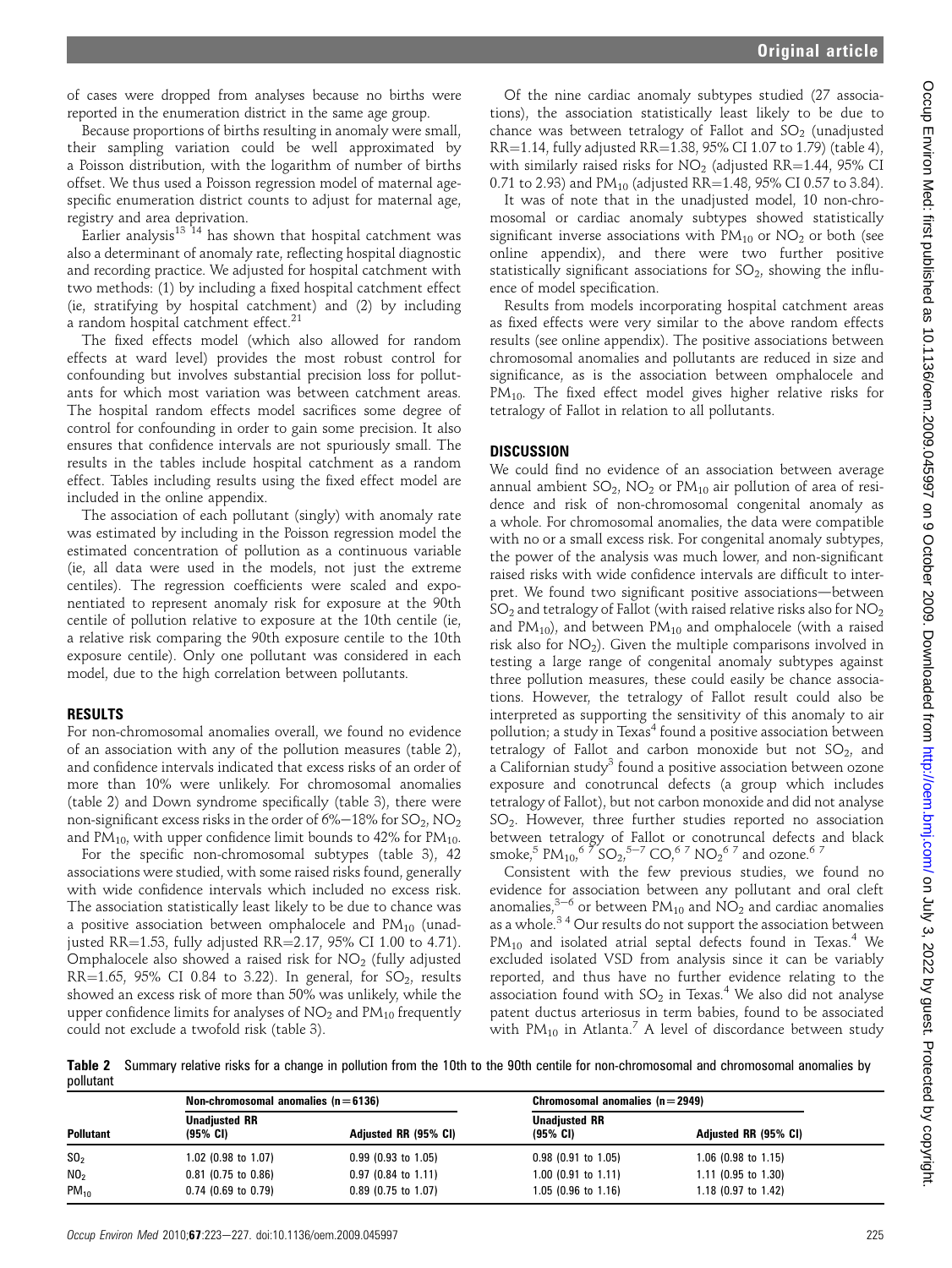|                                        | No. of<br>cases | SO <sub>2</sub>          | NO <sub>2</sub>       | $PM_{10}$             |
|----------------------------------------|-----------------|--------------------------|-----------------------|-----------------------|
| Neural tube defects                    | 1041            | $1.00$ (0.88 to 1.14)    | 1.00 (0.77 to 1.31)   | $0.96$ (0.69 to 1.34) |
| Hydrocephaly                           | 341             | 1.22 (0.98 to 1.52)      | 1.28 (0.73 to 2.23)   | 1.09 (0.55 to 2.18)   |
| Cardiac defects                        | 1948            | $1.00$ (0.91 to 1.10)    | $0.96$ (0.78 to 1.19) | $0.89$ (0.68 to 1.17) |
| Cleft lip with or without cleft palate | 586             | $0.92$ (0.73 to 1.15)    | $0.91$ (0.59 to 1.40) | $0.78$ (0.45 to 1.35) |
| Cleft palate                           | 302             | 1.09 (0.88 to 1.35)      | 0.84 (0.51 to 1.38)   | 0.77 (0.42 to 1.40)   |
| Digestive system atresias              | 465             | 1.00 (0.84 to 1.20)      | $0.91$ (0.62 to 1.35) | $0.99$ (0.61 to 1.58) |
| <b>Bilateral renal agenesis</b>        | 92              | $0.92$ (0.60 to 1.42)    | 1.09 (0.45 to 2.65)   | $0.85$ (0.29 to 2.47) |
| Cystic kidney disease                  | 391             | 0.98 (0.79 to 1.22)      | $0.94$ (0.60 to 1.46) | 0.94 (0.55 to 1.62)   |
| Limb reduction                         | 295             | 1.06 (0.85 to 1.32)      | 1.40 (0.83 to 2.36)   | 1.27 (0.68 to 2.38)   |
| Diaphragmatic hernia                   | 203             | 1.07 (0.83 to 1.38)      | 1.06 (0.60 to 1.89)   | 1.30 (0.63 to 2.70)   |
| Omphalocele                            | 183             | $1.08$ (0.80 to $1.45$ ) | 1.65 (0.84 to 3.22)   | 2.17 (1.00 to 4.71)   |
| Gastroschisis                          | 222             | 1.08 (0.87 to 1.33)      | 1.20 (0.69 to 2.11)   | 1.26 (0.61 to 2.58)   |
| Multiple anomalies                     | 689             | 1.13 $(0.99$ to 1.29)    | 1.30 (0.93 to 1.83)   | 1.42 (0.92 to 2.21)   |
| Down syndrome                          | 1486            | 1.08 (0.96 to 1.22)      | 1.07 (0.85 to 1.34)   | 1.09 (0.82 to 1.44)   |

Table 3 Number of cases and adjusted relative risks (95% CI) for an increase in pollution from the 10th to the 90th centile, by congenital anomaly subgroup, by pollutant

results must be expected due to the multiple comparisons made in each study.

Differences between countries may occur due to differences in the level and range of pollution experienced, and differences in unmeasured co-pollutants. We did not study CO, ozone or polycyclic aromatic hydrocarbons. Mean levels of air pollution for all three air pollutants studied were comparable to or lower than those reported by two of the American studies of congenital anomalies. $4/6$  A study of air pollution in the Czech Republic reported a higher occurrence of heart defects related to organic solvents and phosphoric acid in particular, but there was no control for socioeconomic confounding.<sup>22</sup> Most studies of air pollution and congenital anomalies have concentrated on specific point sources and their associated emissions such as vinyl chloride plants, smelters, solvent emitters, chemical plants and waste disposal sites.<sup>23</sup> <sup>24</sup>

Our study has a number of strengths in relation to the very sparse existing literature. It examines a wide range of congenital anomalies. Cases include live births, late fetal deaths and terminations of pregnancy following prenatal diagnosis, the last of these being very important for some anomalies such as neural tube defects due to geographical variation in the proportion of terminations of pregnancy. The population size examined was bigger than in previous studies. $3\frac{3}{7}$  Geocoding was virtually complete for cases as well as all births, thus eliminating incomplete geocoding as a potential source of bias.

One of the difficult problems of environmental epidemiology using congenital anomaly registries (as opposed to investigation of other fetal effects such as birth weight) is that such data are subject to geographical ascertainment variation, mainly related to the characteristics of the registries and their data sources, and to the hospitals and their diagnostic and reporting systems. No registry can claim to be totally free from this. All four included registries follow EUROCAT guidelines, and use active case ascertainment methods.12 In order to be sure that variation in prevalence was exposure related and not ascertainment related, we incorporated registry and hospital catchment area into our statistical model. Hospital catchment area adjustment is described in a previous paper using the same dataset,<sup>14</sup> based on area of residence rather than hospital of delivery to avoid differences between hospitals relating to selective transfers of high risk pregnancies. This is the first time this methodology has been used in the geographical analysis of a specific type of pollution. Since a substantial component of the variation in pollution was between regions rather than subregional, the statistical power of our study was reduced. However, it is notable that the unadjusted results revealed more inverse associations than positive associations, and we suggest that inadequate geographical ascertainment adjustment may also explain the high number of inverse associations found in some other studies.<sup>4</sup>  $\delta$ 

Our study results should be interpreted in the light of several sources of misclassification of exposure, which may have diluted the estimated relative risks comparing geographical areas. The use of a single year's (1996) estimates to estimate the average for 1991–2000 would have introduced some classical error, although the high correlations for  $PM_{10}$  and  $NO<sub>2</sub>$  between 1996 and 2001 estimates suggest that geographical patterns of these pollutants have not changed much over time, although for the markedly declining SO<sub>2</sub> this would have been a bigger source of error. Even for 1996 the model estimates would be expected to have some

Table 4 Number of cases and adjusted relative risk (95% CI) for an increase in pollution from the 10th to the 90th centile by congenital heart disease subgroup, by pollutant

|                                 | No. of<br>cases | SO <sub>2</sub>       | NO <sub>2</sub>       | $PM_{10}$             |
|---------------------------------|-----------------|-----------------------|-----------------------|-----------------------|
| Anomalies of cardiac chambers   | 413             | $0.99$ (0.81 to 1.20) | 1.09 (0.73 to 1.64)   | 1.08 (0.65 to 1.80)   |
| Transposition of great vessels  | 251             | $0.94$ (0.71 to 1.25) | 1.15 (0.65 to 2.02)   | 1.22 (0.59 to 2.49)   |
| Malformations of cardiac septa  | 596             | 1.03 (0.89 to 1.19)   | $0.94$ (0.68 to 1.30) | $0.89$ (0.59 to 1.37) |
| Atrioventricular septal defects | 109             | $0.98$ (0.68 to 1.42) | $0.62$ (0.30 to 1.30) | $0.49$ (0.19 to 1.27) |
| <b>Tetralogy of Fallot</b>      | 146             | 1.38 (1.07 to 1.79)   | 1.44 (0.71 to 2.93)   | 1.48 (0.57 to 3.84)   |
| Malformations of valves         | 802             | 1.02 (0.90 to 1.16)   | $0.95$ (0.71 to 1.26) | $0.89$ (0.61 to 1.30) |
| Hypoplastic left heart syndrome | 180             | 1.07 (0.80 to 1.44)   | 1.50 (0.77 to 2.89)   | 1.22 (0.56 to 2.68)   |
| Great arteries and veins        | 580             | $0.98$ (0.83 to 1.15) | $0.96$ (0.69 to 1.35) | $0.82$ (0.53 to 1.27) |
| Coarctation of aorta            | 176             | 1.15 (0.90 to 1.47)   | 1.41 (0.76 to 2.62)   | $1.09$ (0.48 to 2.46) |